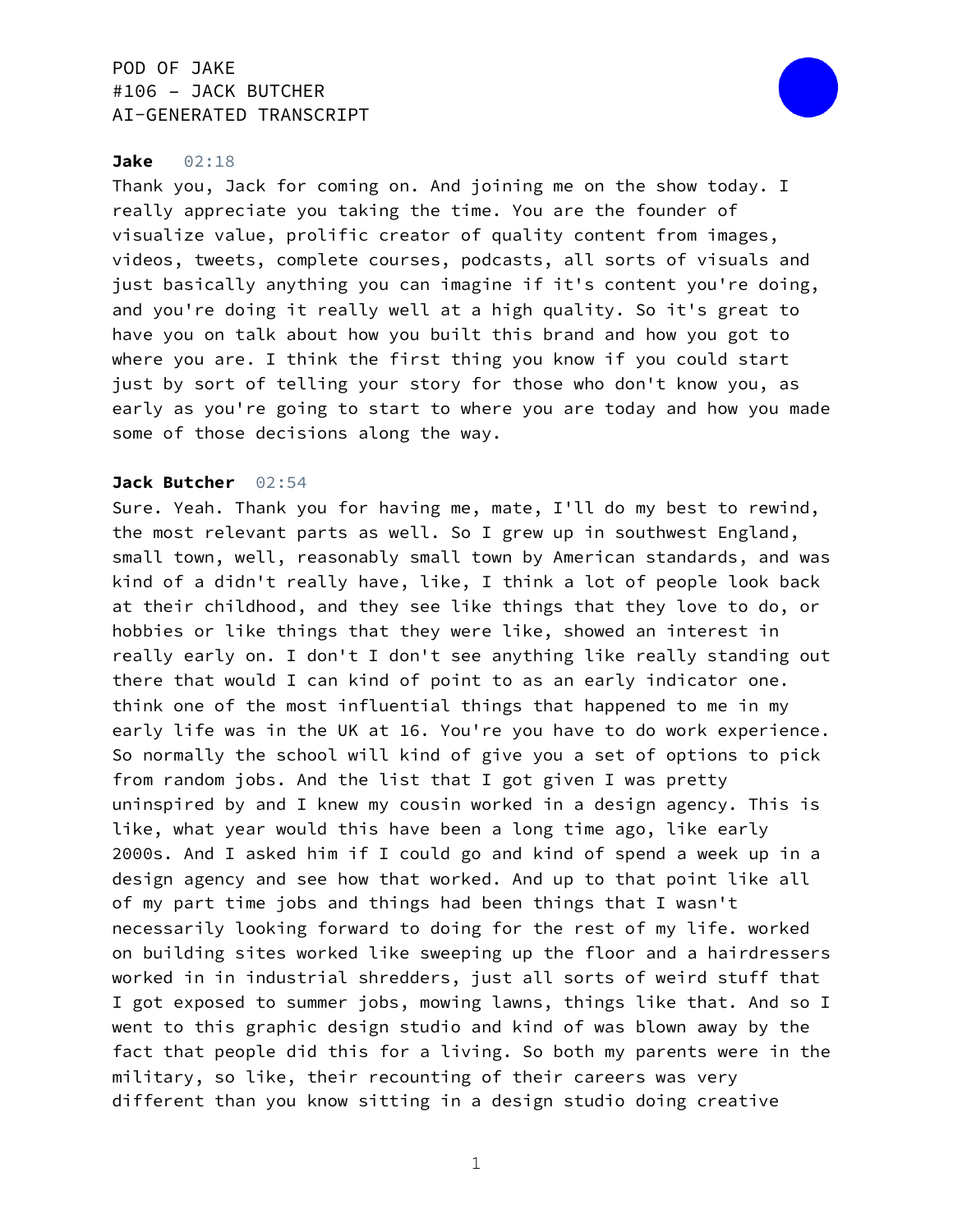

work. and kind of letting your imagination take you to places that was definitely much more of like not the vision of work that I grew up around. So got exposure to that for a week and then kind of went back and finished the rest of school, I studied graphic design couple years after that, for that reason, because I've been kind of exposed to it in earlier on. Because I spent three years I studied in Cardiff, in Wales, which is about an hour from where I grew up. And that was kind of a that was a it was a three year course, I met a bunch of great people had a great time at university wasn't wasn't a particularly talented designer going in wasn't a it's not a great school either. By the you know, if you look at any kind of official rankings, but spent three years the kind of learned enough to come out and apply for some internships, and I, soon as I graduated, I was I was applying for whatever work I could get that was even remotely related to graphic design, and managed to get an unpaid internship in London, which is going about another hour in the other direction from where I grew up. And was doing like a two and a half hour commute each way for three months to an unpaid internship in London, like worked on some cool projects. This was like, back when you had to design websites in Photoshop, and have like a team of 15 people building them and troubleshooting them and very different from what that looks like now. So kind of got into the design industry when I wouldn't say like web design and app design were taken off. But definitely like, I think learned a bit more of the kind of how to design a system from scratch, how to build a design system from scratch, from there. Really weird and random story met a couple guys in a in a pub one night, and they had a friend who could get cheap tickets to New York. And I took them up on that went to New York applied for like 200 jobs on Craigslist, I was just googled. Google, like design internships in New York, configured that I should meet people, if I'm going to go out to New York never did never did the traveling thing or the gap year thing a lot of my friends did. So I kind of had a, you know, an itch to do something different. And got one response, the guy running an agency in West Chelsea in New York, who sent my my university portfolio to me, it's like, yeah, come out, we'll meet and I'll kind of show you the ropes and things. And he, like took a big chance, I would say and got me a visa. And I just started kind of the tea boy for a couple of years in New York. In this tiny agency, five or six people worked on more traditional design stuff worked on TV campaigns, magazines, this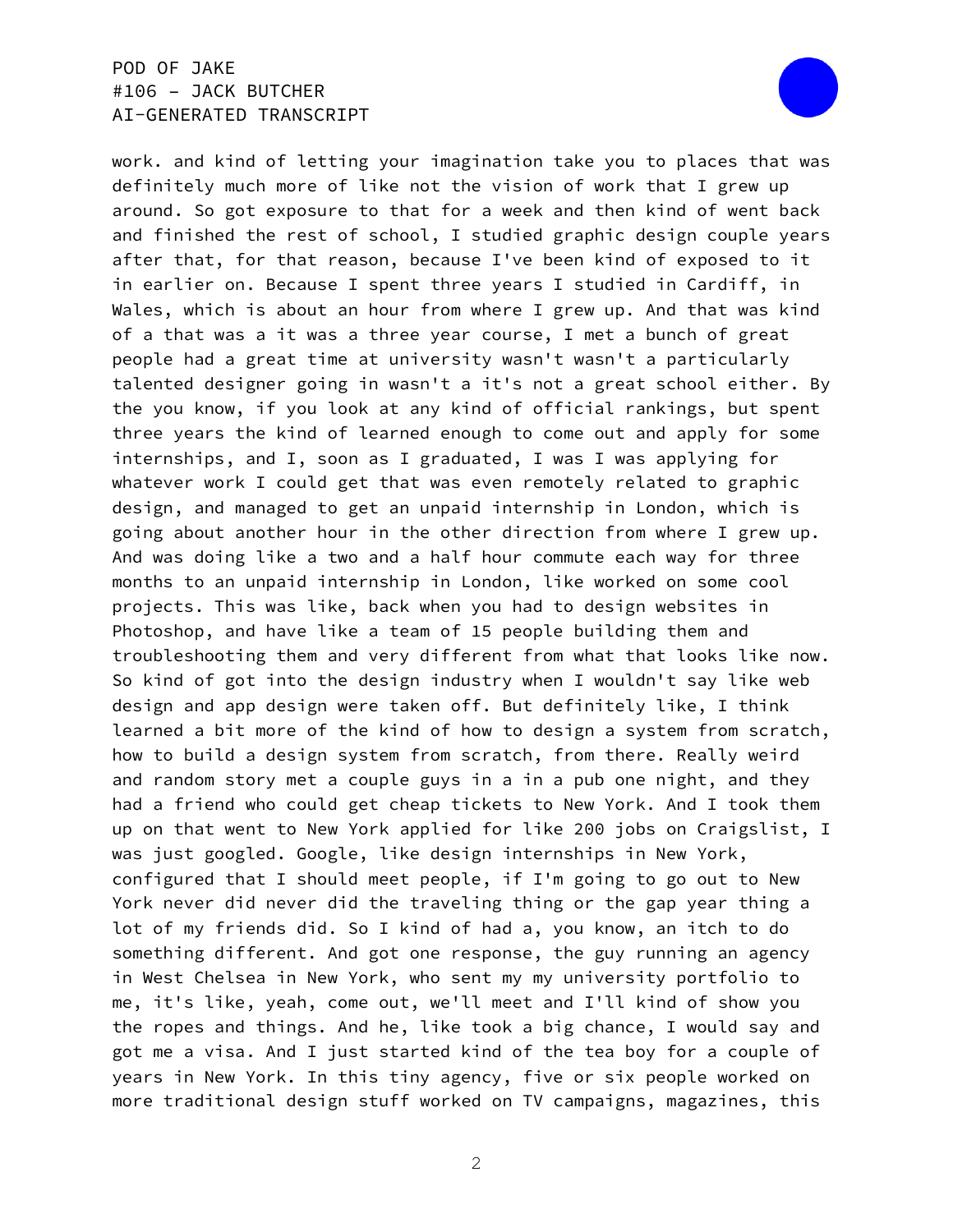

is 2011. So still that era where like, design, like all of the tools that we have now didn't exist. So a lot of those processes are way more involved and spent then like the next 10 years just bouncing around agency jobs. So from little agencies, I worked in big digital consultancies that were kind of like big for consulting competitors, with an agency tacked on the side. Worked a couple of small startups, I worked at Bloomberg for a little while. Yeah, probably eight 910 jobs in the course of 10 years, just all in the creative agency environment was a designer, art director, I picked up a little bit of experience in a lot of different areas, do my own copywriting, write strategy, build pitch decks, etc, etc. And I got to a point in maybe late 2017, I was still working at an agency and kind of been exposed to enough of the agency environment that I thought, Oh, I get the economics of this. Now, I can do this by myself. And I always kind of refer back to this as like, kind of a moment of like a leap of faith. There's also like, a high degree of arrogance in there like you're the one person touching the work obviously takes dozens of people to deliver a project that you're working with a fortune 500 brand or whatever. And my like, naive understanding of it was, well, I'm doing the design work. So why don't I capture, you know, more of the upside that I'm capturing? So I could obviously extrapolate what I'm getting paid versus what the agency is getting paid to do. The job. And that was really my misunderstanding of how much of the job is really just politics and, you know, answering emails all day and all of the stuff that you don't really want to do as a creative person that has to that infrastructure has to exist for you to be able to do your job and interact with companies of this size. Anyway, started my own agency, and basically went the same route just tried to build a leaner, better version of the companies that I'd worked out in the past, and quickly realized, that's just not, not necessarily not possible, not something that I was willing to do. Just, again, you have to kind of absorb the inefficiency of these massive businesses. But I did it for a year or so was in my mid 20s. So it was late 20s ish. So it was kind of had the energy for it. And then after a year or so it was just burned out. And that's where visualize value started to, I guess, find I found a, there's a few threads that came together that made visualize value exist. One of them was just this realization that after running my own agency, I'd realized like, the really valuable part of the process was the ability to pitch the ability to like distill a narrative into a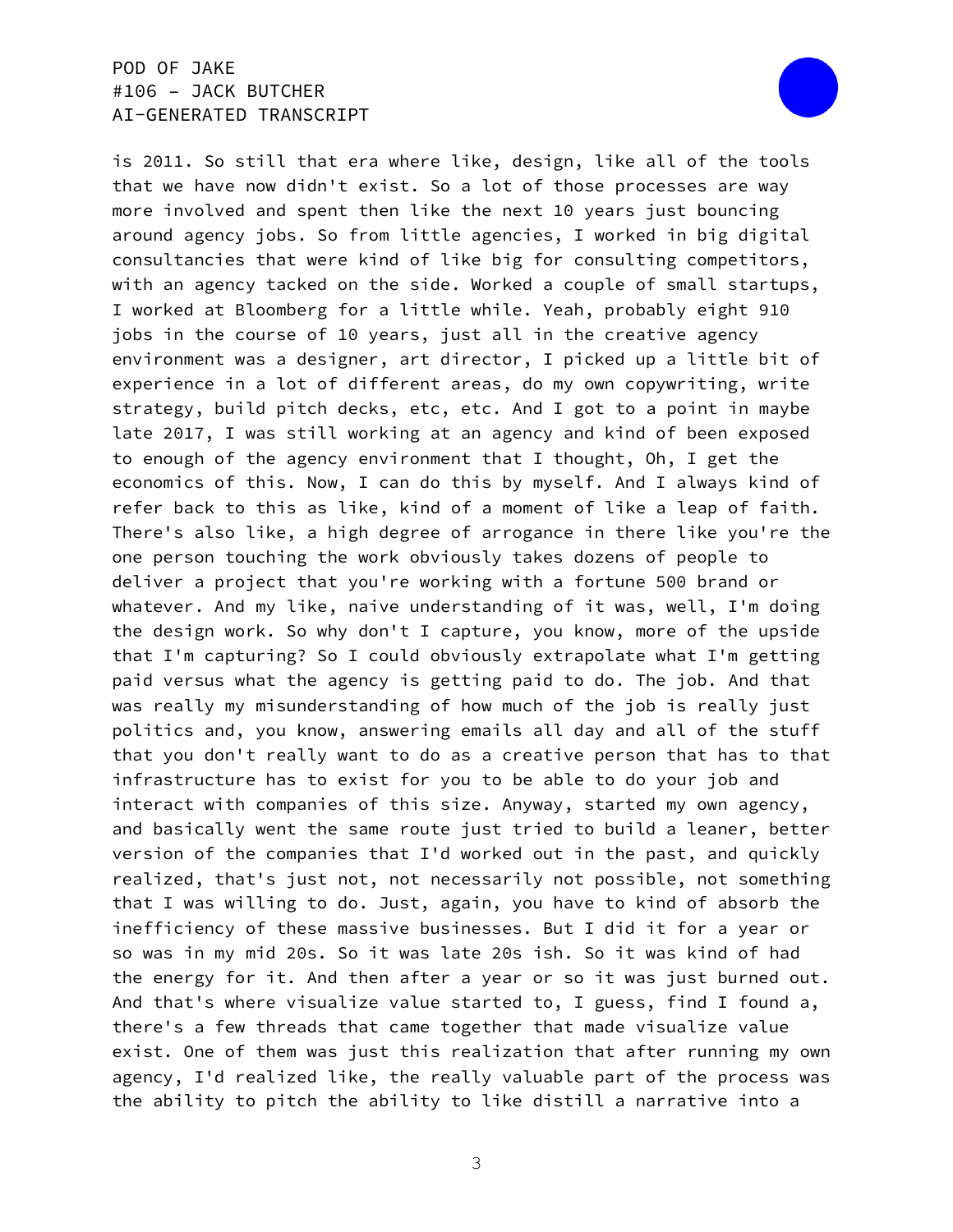

document, walk into a room and explain what the vision for this thing was. And so visualize value originally was a service business that did that as a service. So outside of the marketing world, though, for product owners, or people building technology companies that had a hard time explaining what it is their product does, I just started working with clients exclusively on like, you know, the only deliverable we're going to do here is, you know, five visuals, and a keynote and a story that lets you explain what you do really succinctly. And then that just did that I've probably for another year, and then started to started to create content as a lead magnet for that service business. So I'd post these really simple distillations of concepts as visuals on social started on Twitter, one of the like, revelations in hindsight about using Twitter is like being able to essentially Coast off the audiences of other people. So reading a book that somebody contributed to finding an idea in there that's worth visualizing, and then tagging that person on Twitter, and then they amplify the thing, you get more eyes on your work, I got more inbound requests for agency work, and then eventually reached the point where I couldn't fulfill the agency work that was coming my way. So had to start thinking about a different model. And that's where the education component came in. So there were a couple of curriculums. One is about design. And the other is about essentially transitioning from a service business owner or a specialized creative person into somebody who can use digital, whether it's media code, whatever it might be to package your experience into products and scale beyond just the number of hours in the day. And then visualize values just been kind of chugging along, doing, experimenting with a lot of different things. In the last couple of years, the course business is alive and well. But I've also been, kind of dip my toes in industries that I think, benefit most from the idea of visualise value. So crypto has been a focus of mine for probably the last 18 months, two years. Just trying to bring clarity to these complex ideas that people seem to. Not necessarily well, people seem to struggle to explain or understand. So that's like, in one way that's in one way. That's like a continuous source of inspiration for material for visualize value, but it's also sad to put a stake in the ground, if that makes sense. So yeah, and today, it's it's kind of an amalgamation of a lot of different things working on, as you said, content, doing some podcasts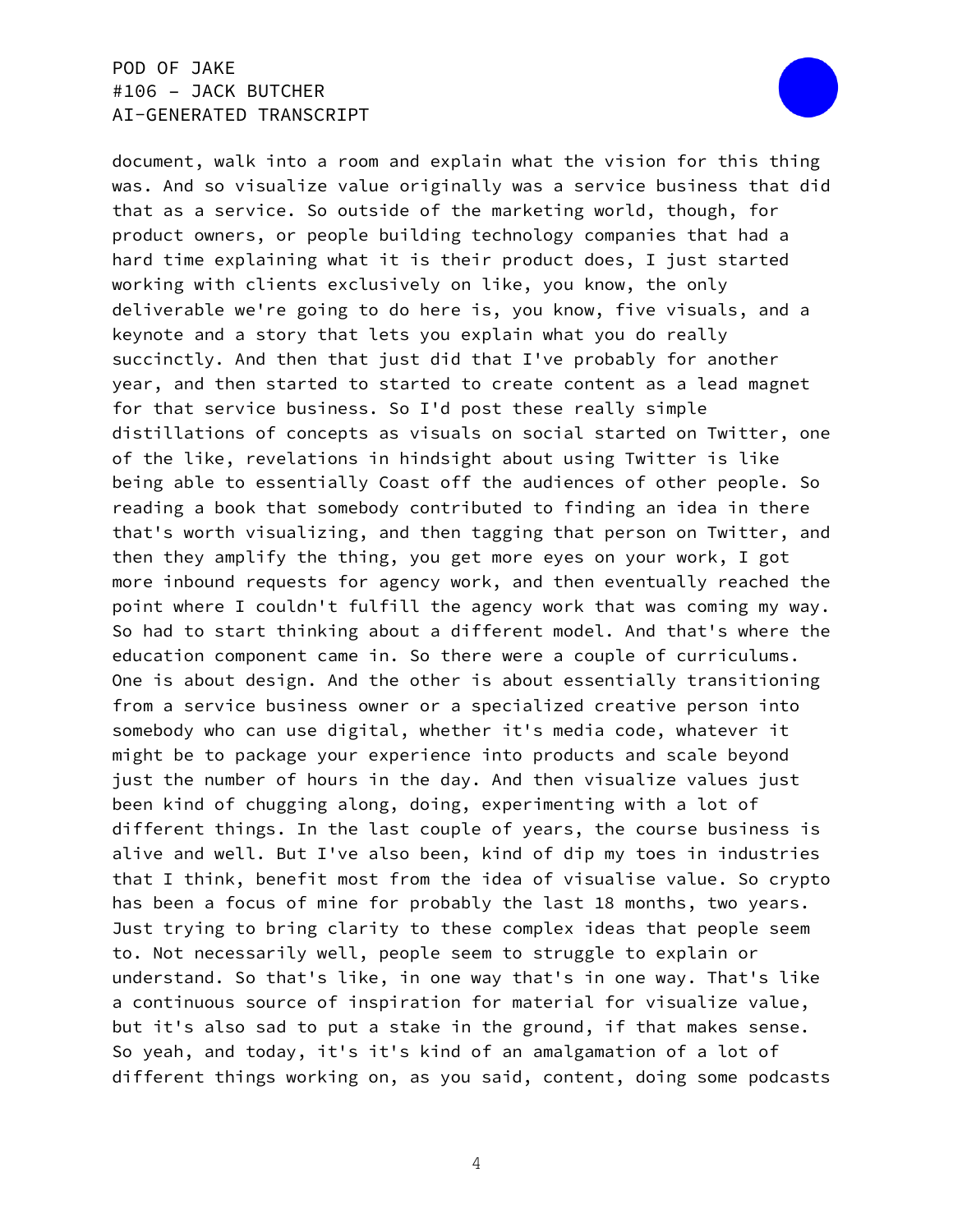

outside of that and making art, trying to get some physical products going. It's a little bit of everything.

#### **Jake** 14:49

Awesome. Well, I appreciate you sharing the full story going way back and really interesting to hear some of those details that you know, having listened to a bunch of podcasts that you did with other people and Got a bunch of your content on on Twitter and law inform and everything like that hadn't heard quite a bit of that. So it was interesting to get sort of the, you know, the long version. Couple points that I think would be interesting to plug in thinking of where to start. I guess going way back, you know, you mentioned, I think you're 16, you had to get a job for school or something like that actually didn't realize that was a thing. And in the UK, but

**Jack Butcher** 15:26 yeah, government mandated program. Yeah, yeah, it's

#### **Jake** 15:29

interesting as it's like, a week long or something like that.

#### **Jack Butcher** 15:32

Yeah. Just, I think, yeah, I think it was five days, maybe it may have been, may have been like, a week and a half, something like that. But yeah, to like, get in and experience a working environment, and then write about it. And, you know, go back to school and do a little presentation,

### **Jake** 15:47

that's probably not a bad idea. I mean, a lot of people, I think, at least in the US, maybe don't start working early enough, maybe, and sort of seeing, you know, learning the value of red dollar and things like that. You certainly weren't like I knew the game. And sounds like you had a few experiences, even before that, doing sort of, you know, menial type stuff and just making a buck over the summer or whatever. But the question I was going to ask was, like, you know, you got into this design thing at 16, with the one week stint, or week and a half, whatever it was with your friend or your cousin, and your parents you mentioned were like military backgrounds. It's pretty, you know, out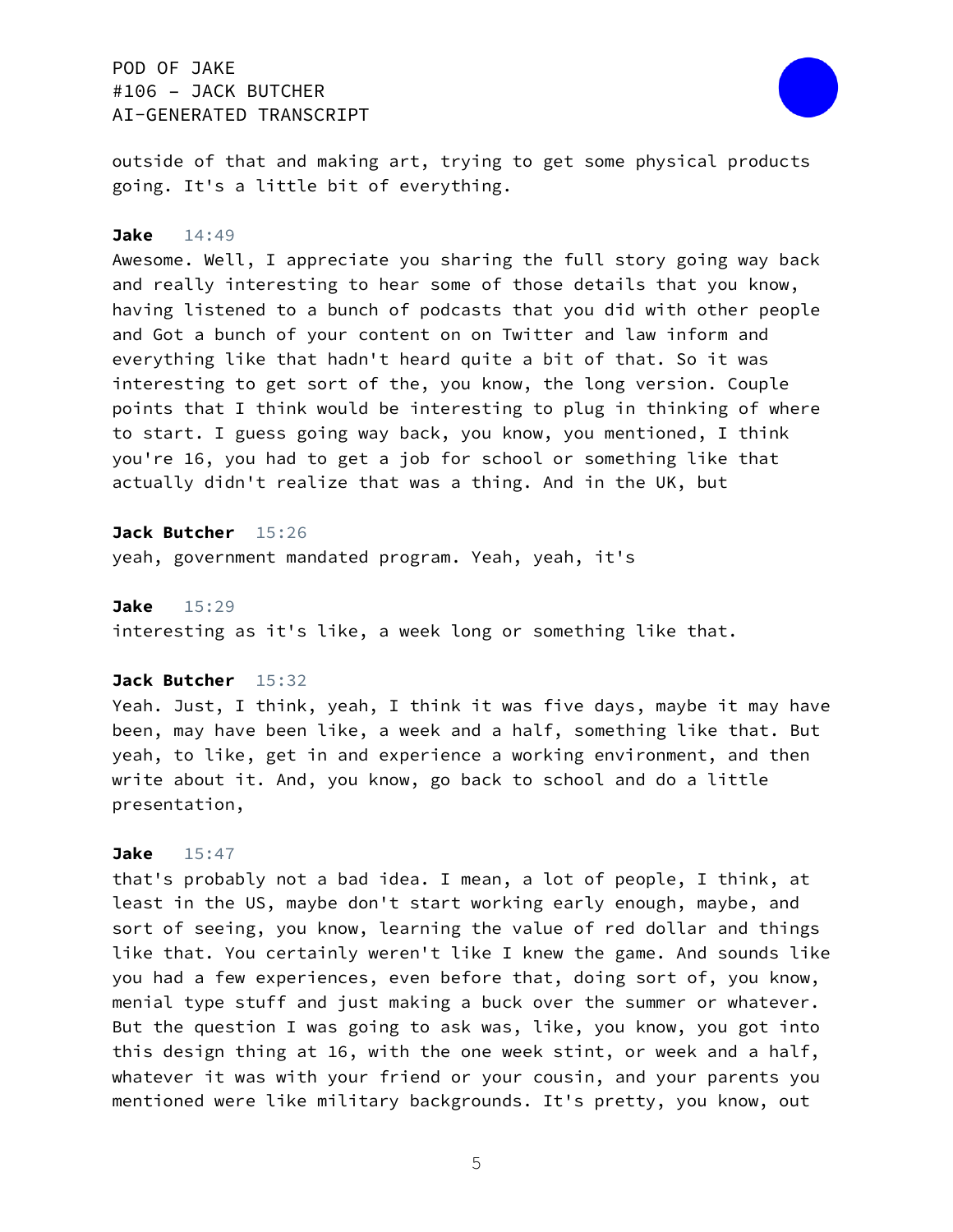

there. I mean, you didn't mention anything prior that really like sparked any interest in design seems like maybe it just sort of happened, and you got there and realized you really liked it. I'm curious, like, if you can recall, you know, from those earliest days being sort of exposed to this new thing, and this possibility of like doing creative work for, you know, potentially a long time, what was like the most, you know, what was really intriguing and enjoyable, I guess about it, then. And, you know, you've been doing it for, you know, some version of it for 15 or 20 years now, whatever it's been. I don't want to date you, but I think like 15 years or so 15 is about right, yeah, yeah. And, you know, obviously, things have changed the whole, you know, what you're doing is changed how you're doing and it's changed your show to your own boss now, whereas before you were just getting your start. So lots changed. But I'm curious if there's, you know, something you enjoy back then that has persisted to this day as like one of your favorite aspects or new as sort of emerged, as you know, what's keeping you interested these days?

#### 17:29

Yeah, actually, that question makes me think about a few things that I left out of the story I told. So I was actually working. So I did that did that work experience at 16. And then, when I came out of school, didn't immediately occur to me to go and study design, I got a job straight out of school, I worked in a print, like a print factory that will basically do like millions and millions of flyers that like fall out of newspapers, that was there was a thing, I got a job as an account executive, somehow I forget exactly how that came about, applied for basically every job in the newspaper, I think, and, and it like that Job was pretty soul crushing. I remember, like, my job was basically to ring people and say, Hey, we messed this up, or this is going to be late, or, you know, we got the print collar wrong on XYZ. So it was just kind of damage control. I wasn't doing anything creative. I was just kind of inserted in the bureaucracy of this, like, poorly run business. And I remember actually, it's weird. I didn't bring this up as a catalyst. I remember one of our clients was a Graphic Design Magazine. And I think it's called graphic with a K. And it was just this beautiful object, like 50 different types of paper, like the care that went into assembling this thing was so much greater than everything else that was being produced in that in that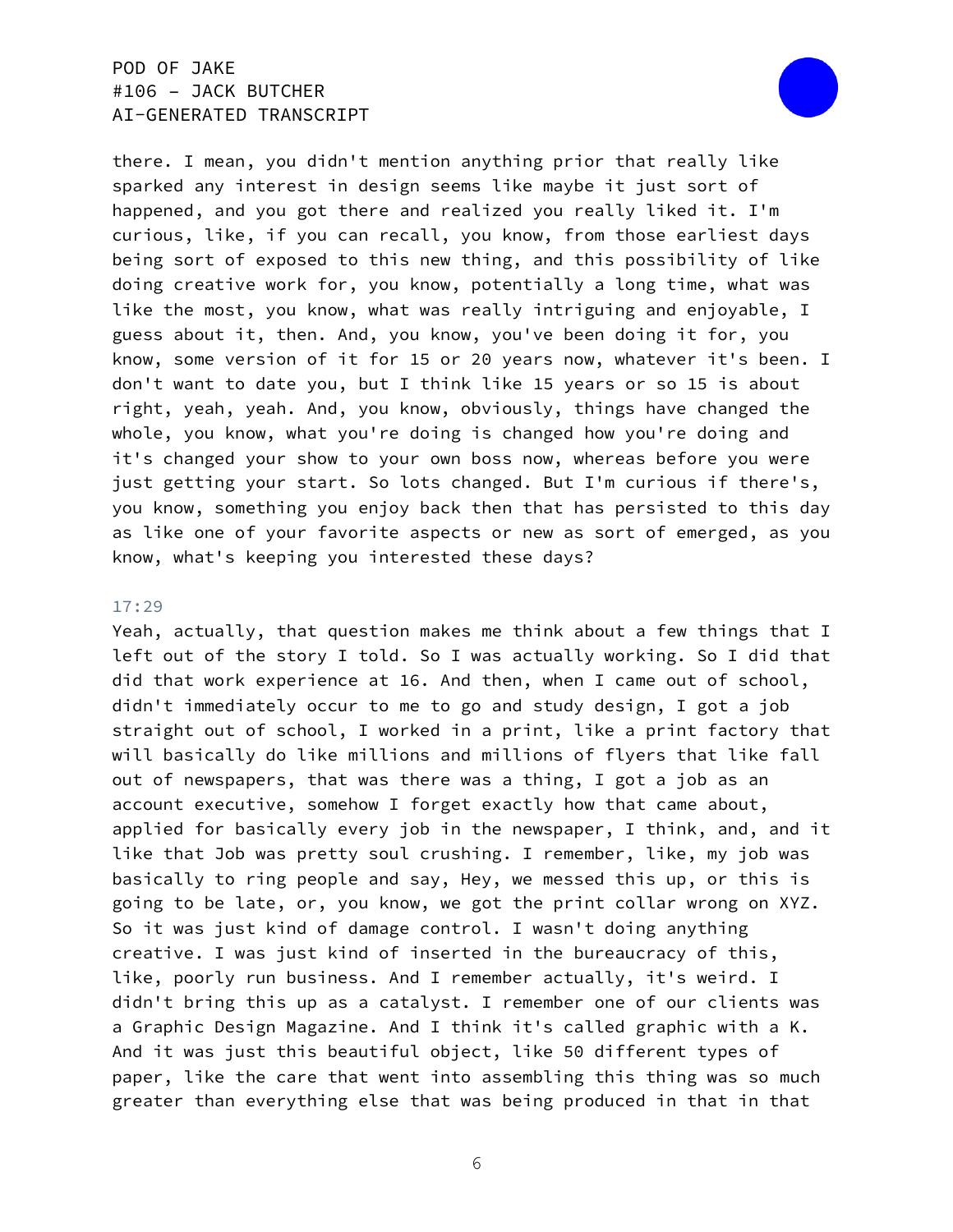

factory, or that printers, whatever you want to call it. And I think that was kind of a, you know, that maybe, maybe lit something back up where I was like, wow, like people do do this for a living. And obviously, somebody is somebody somewhere is sitting in front of a computer designing this thing. And that environment sounds a lot more appealing than the one I'm currently in. And after that, I got a job at Honda. So the town I grew up in. One of the biggest employers is Honda, they have a factory that builds civics and CRVs. And I was working on the production line there. And a lot of my friends had gone to university. And I think one day I was just like, Man, I should try and do design. I didn't I didn't have I didn't think I had the you have to apply to university in the UK same way as probably everywhere. I'm not sure how rigorous it is in the States, but you have to have like, certain amount of points and credits and things I was have terrible students. So the university thing was kind of not A, not something I thought was open to me for a long time, but then I just thought, I'll just apply anyway. So I get home late from these shifts working at a car factory. And I'll do like, just, I can't remember now, where I got the ideas from, but just like making these little mock ups of ideas, and had to build a portfolio to apply to university, so I was kind of looking at the application process and trying to reverse engineer it. And then I applied to a bunch of schools got into one. But to your question, so I rambled a little bit. But I think the idea of like, the idea of proof of work, or the idea of building a portfolio, and being able to look back at the stuff that you've created was, the thing that's really, I think, was, like a profound realization. For me, it's not like you're walking into an office every day, and you're like, you know, you kind of you feel like your effort is just like bleeding into the ether, like you're doing damage control, you're on the phone, bah, bah, for some people, I think maybe they get, you get a level of satisfaction from that, but I definitely didn't. Like, I think that idea of building a body of work started to speak to me and having that process proven through, like being accepted into a university, however easy it was to get in just the fact that I've made this stuff out of nothing, and sent it into them. And they accepted me was a bit of a game changer. And then that that idea has just stayed true throughout my design career. And that's what a design career is, right, it's like, you can only jump around to different places of employment by showing a book of work that you've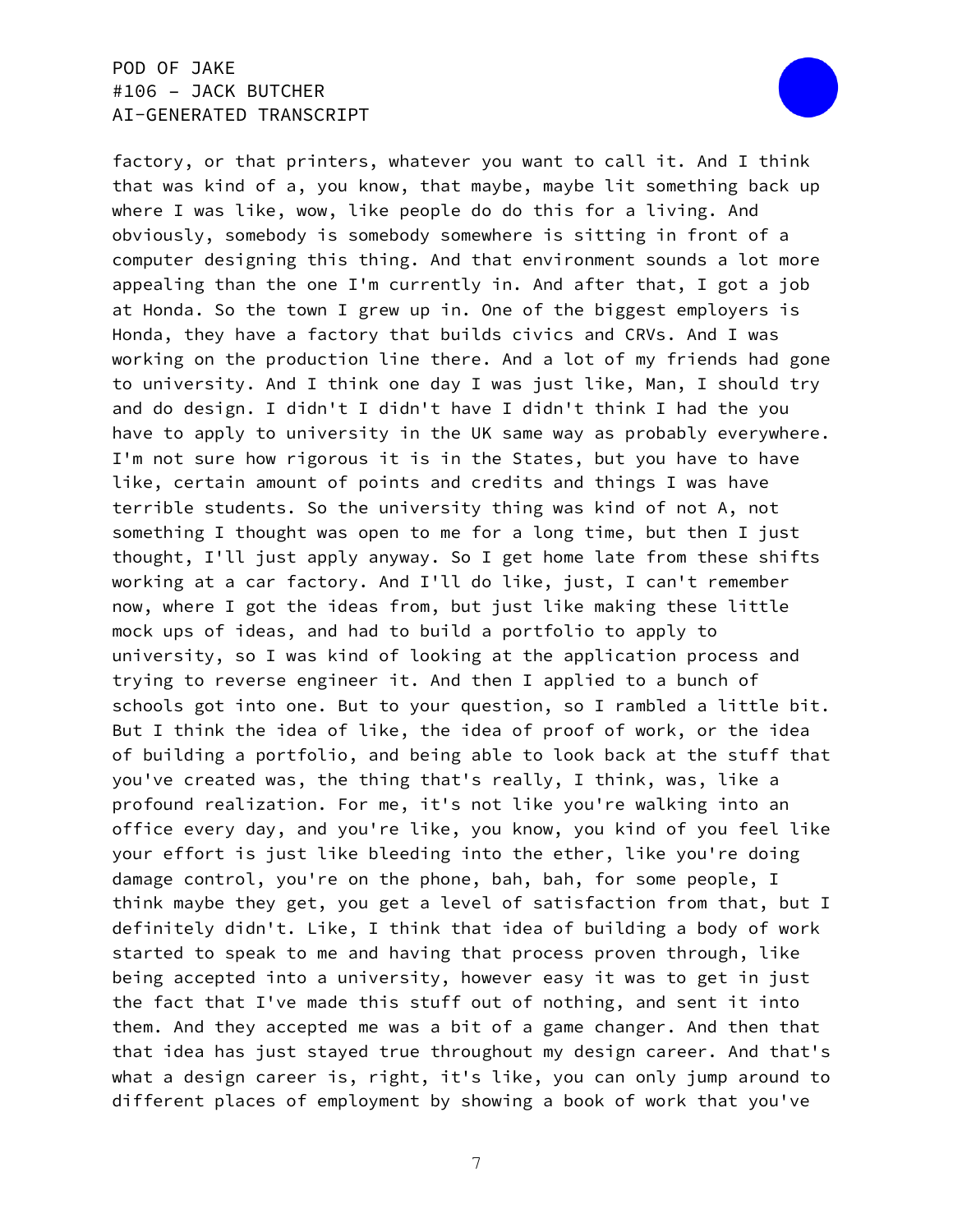

produced and be able to speak to it intelligently. So that, like, always, has stuck with me. And that's still how the still help visualize value functions to this day is like, the business is only as good as the proof that I can put out into the world. And I was obviously, as I mentioned, a terrible student. So I didn't have a great personal network. So it wasn't really a function of knowing the right people, it was more of a function of like, make your work better, and then you'll be exposed to better opportunities. And there's obviously people, lots of people along the way that gave me a shot and turned me into came out of those places a little bit better than I went in. But that theme throughout proof of work, just publishing, not even publishing in those days, just like making stuff, and having it in a format that you can walk into a place and show it was really, uh, you kind of take it for granted in the moment. But then when you get out of that, when you get out of the individual environment and look back, those have all been like, those have all been the catalyst for for new opportunities, like a project that I worked on, that came up great that I then showed in a different interview and move to another place. And then obviously, to win work as an agency, you have to show the work that you've already done. And there's lots of there's just lots of little memories I have of even seeing people make stuff that they wanted to exist, you know, in a in a design context, like, you're not necessarily waiting for, you know, waiting for a company to give you a brief or give you an ask you just come up with a solution to something and and then put it in front of them. And in many cases it works. So that was kind of a, I guess the the shortcut. If there are any shortcuts, that was definitely something that started to resonate with me. And I started to use subconsciously for a long time. And then I think slowly became conscious of how useful of a device that is.

#### **Jake** 23:55

Yeah, I can definitely sympathize just doing this podcast even and sort of recording episode after episode. And suddenly, you know, I'm past 100, and I've got all these amazing people have been on and like looking back at that, it feels good to sort of have that collection. And it feels good to, you know, have that public. And I think you know, when you started, obviously, you know, you're doing some work and you're collecting your favorite pieces, and you're going around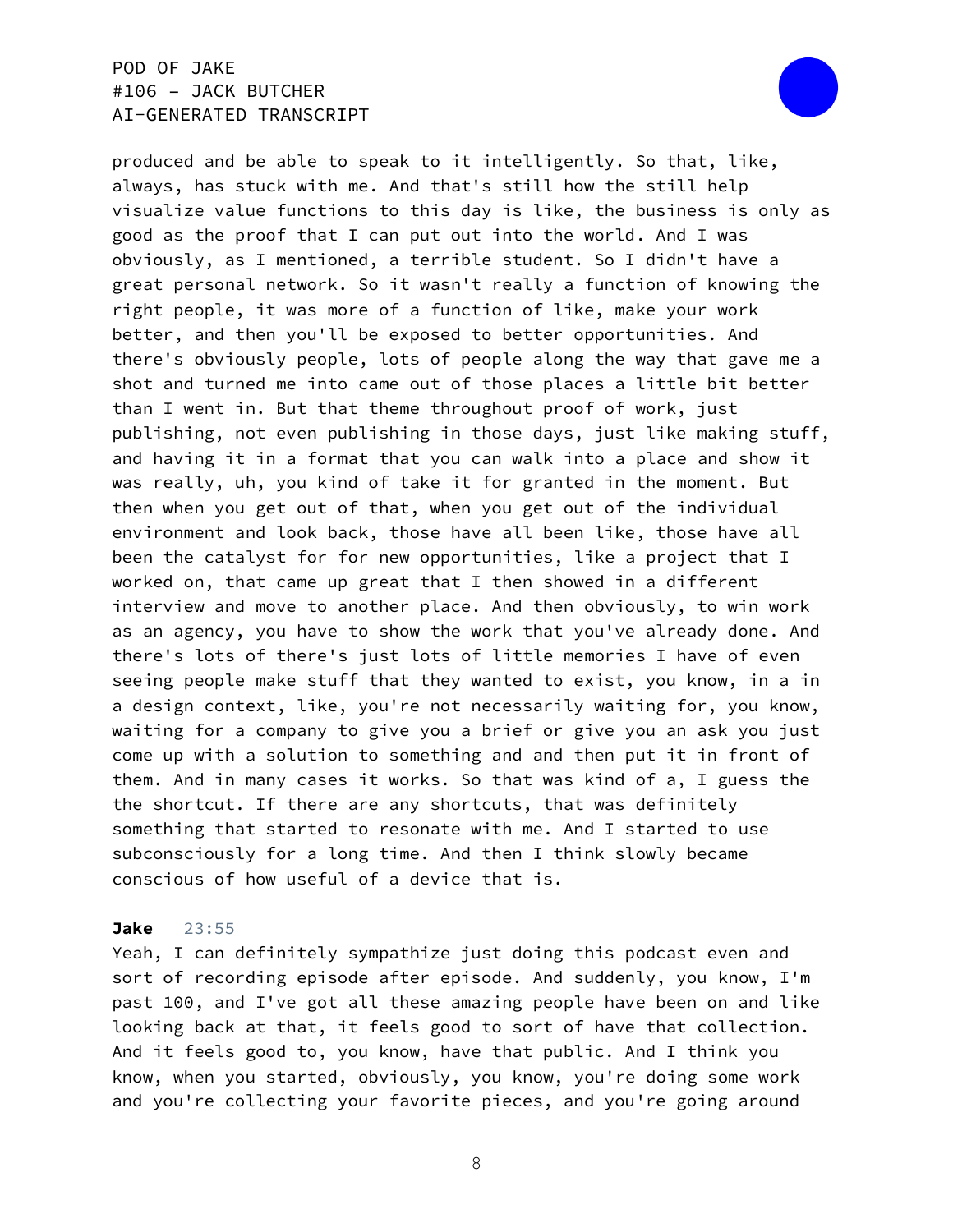

with your portfolio and give an interview, you're showing what you did at your last couple of gigs and all your best work. But at a certain point. It seems like I don't know exactly what the order was. But, you know, maybe at some point, you realize, hey, I should have this stuff up all the time to show anyone easily without having to hand in the folder and I can have a website and then you know later I can have a Twitter and then suddenly I have this huge like sort of you know, flywheel of just this brand that's spinning itself and getting new eyeballs and my work. Every time I put something out in public, like everyone sees it instead of having to go and collect my favorite pieces and show them and things like that. How did that transition sort of go over time when you wasn't just collecting your your favorite work anymore and, you know, taking pride in your best stuff, but actually having that just default public? I'm assuming sort of that's how it is today.

### **Jack Butcher** 25:12

Yeah, it definitely is. And public is an interesting, I guess an interesting way to think about it, because my portfolio website was always public. But there was no reason for anybody to look at it unless they were interviewing me for a job, which is, I hadn't really thought deeply about this. So my answer might not be that eloquent. But I started to realize that towards the, towards the end of my, my own attempt at building an agency was this, this didn't quite feel like it was compounding in the same way that even your reputation inside a company can compound like when you're out on your own. And you're like you do great creative work. It's, it's if there's not some consistency in terms of like, your focus, or your message, or your, like if the if this is just a collection of commercial projects that you happen to be, you know, you happen to be exposed to at various different jobs over the course of your life. Rarely does that show like your very unique perspective. So I think the transition to visualize value was was that it became, like, more of a magnet and more of a not to say that a creative portfolio doesn't show off your skill set and the way you think. But if the creative briefs that made that portfolio weren't like yours to choose in the first place, maybe it's not the best way to showcase your skill set or your point of view in the same way that like this podcast, like you're reaching out to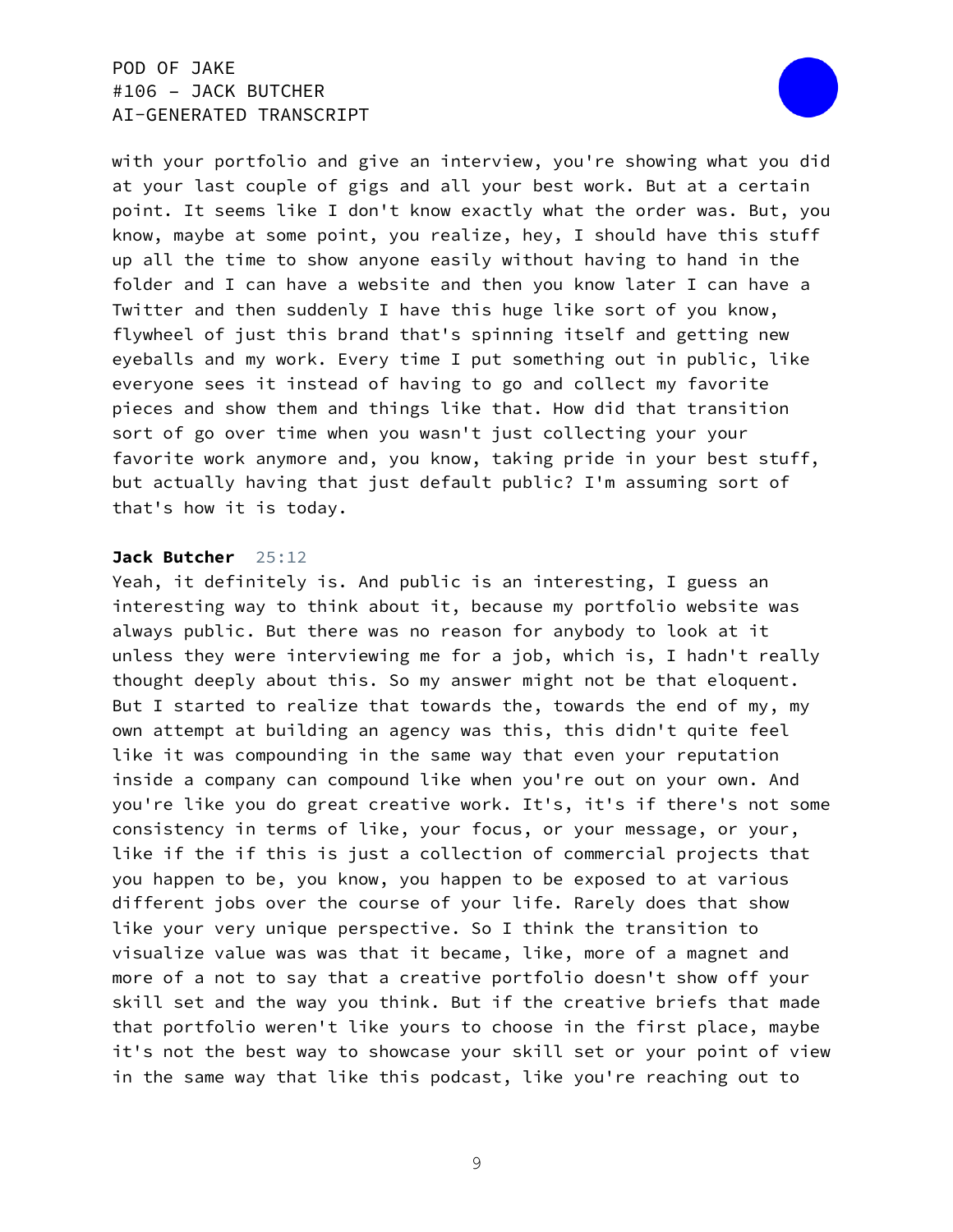

people who you have questions for, as opposed to being assigned people to speak to Does that make sense?

#### **Jake** 27:08

Yeah, that would not be a good podcast. Right? Right.

### **Jack Butcher** 27:11

Yeah, exactly. So you can do your best, but more often than not like the product is gonna lack because, you know, the level of interest and curiosity etc, etc, is not there, versus something that's self directed, where all of that tends to compound and it becomes this, like, really specific magnet for the types of people that appreciate the same things you do, which, you know, again, can, you can form great working relationships, that way you can build things that you know, people are going to be interested in. There's, there's all sorts of amazing things that look like coincidences off the back of that, but they're really like a product of having a very specific focus.

### **Jake** 27:56

Right, yeah, I think, you know, people can argue whether, you know, luck is blind, or you can do things to make your own luck and away. But I think I mean, an example that I have from from my past that sort of, you know, I think it's similar to what you're saying about your portfolio page, like no one has reason to go there. And that's why it's helpful, I think, to like, plug into a Twitter or some sort of some sort of, whether it's a network or whatever, somewhere where people can stumble upon you, like, no one will stumble upon like a domain name that doesn't get hits, you know, you can't really do it. So, and it's interesting, because I think it brings up the question of, like, one of my favorite visuals that you've done, and you're tweeting about it all the time, like, keep going, you've got this visual, I think it says, This is pointless, like a certain point where you know, all the, like a bar chart, and all the bars are really small. And then this is pointless. It's like right before the point where everything starts to go vertical, and you start to take off. How do you know, though, like, you know, if you had just kept doing your domain name portfolio, or if I'd kept doing my blog, probably, you know, it's not really compounding, like, it's not really working, you can keep going and keep going, but you're actually just going to sort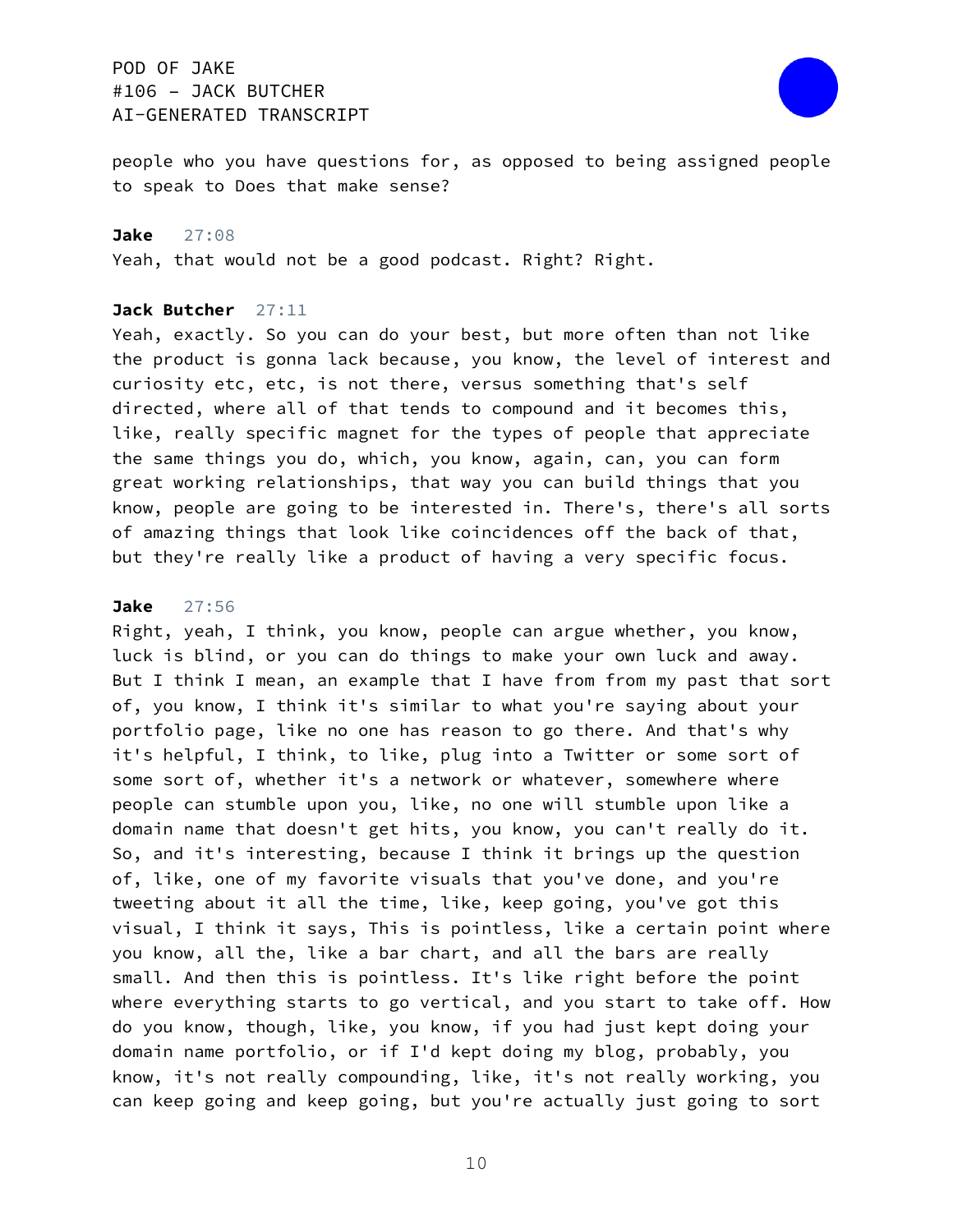

of stay in the, this is pointless, like, you're never going to hit that escape velocity. I think sometimes it's kind of hard to know. Like, even myself, you know, I have some listeners and things like that, but I still consider myself like, pre vertical in terms of, you know, the, this is pointless, and I'm happy with what I'm doing. I'm gonna keep going for sure. But um, you know, it's like, how do you know? Are there things you look for where it's like, you know, sometimes keep going, actually isn't the right advice. Like, sometimes it's like, well, actually, you know, stop what you're doing. Think about it, and then, you know, keep going on this other path.

#### 29:46

Yeah, I like keep going cuz you could look at it from many different levels, right? It could be like, keep going into oblivion, or it's like you're working on the wrong thing at that point where you're illustrating this is pointless and you need to buy Take all of the learnings from that like trail behind you and apply them to something else. So there's some level of nuance that is lost in visualizing some of these concepts for sure. They're. And they're like, affirmed by survivorship bias in many cases, too, right? Like you'll get, you'll put that out there. And everybody has experienced that can kind of self select into saying, Yes, this work for me. So I think the nature of social networks in particular is like, there's definitely a double edged sword there to where the, the, like, the desire to appeal more broadly, actually takes you away from the potential upside, I think that upside is illustrated, like, I don't think it necessarily means reach. It could mean this like degree of resonance you have with the thing that you're doing that converts into like, non scalable opportunities, I experienced, like, you could plot that same graph over my design career where you're doing this, like, you have this very, very linear experience, up to a point, and then you gather enough experience to hone in on a problem that, you know, a lot of people have, and you can create connections virtually to a lot of people through something like a Twitter. And that opportunity to work on a project or produce a product that is going to resonate with a very specific type of person becomes, like obvious in hindsight. So I think there's definitely, there's definitely like there's two sides to it. One is like, you have to listen to the feedback you're getting, I don't think, you know, just keep going is necessarily wise. Just keep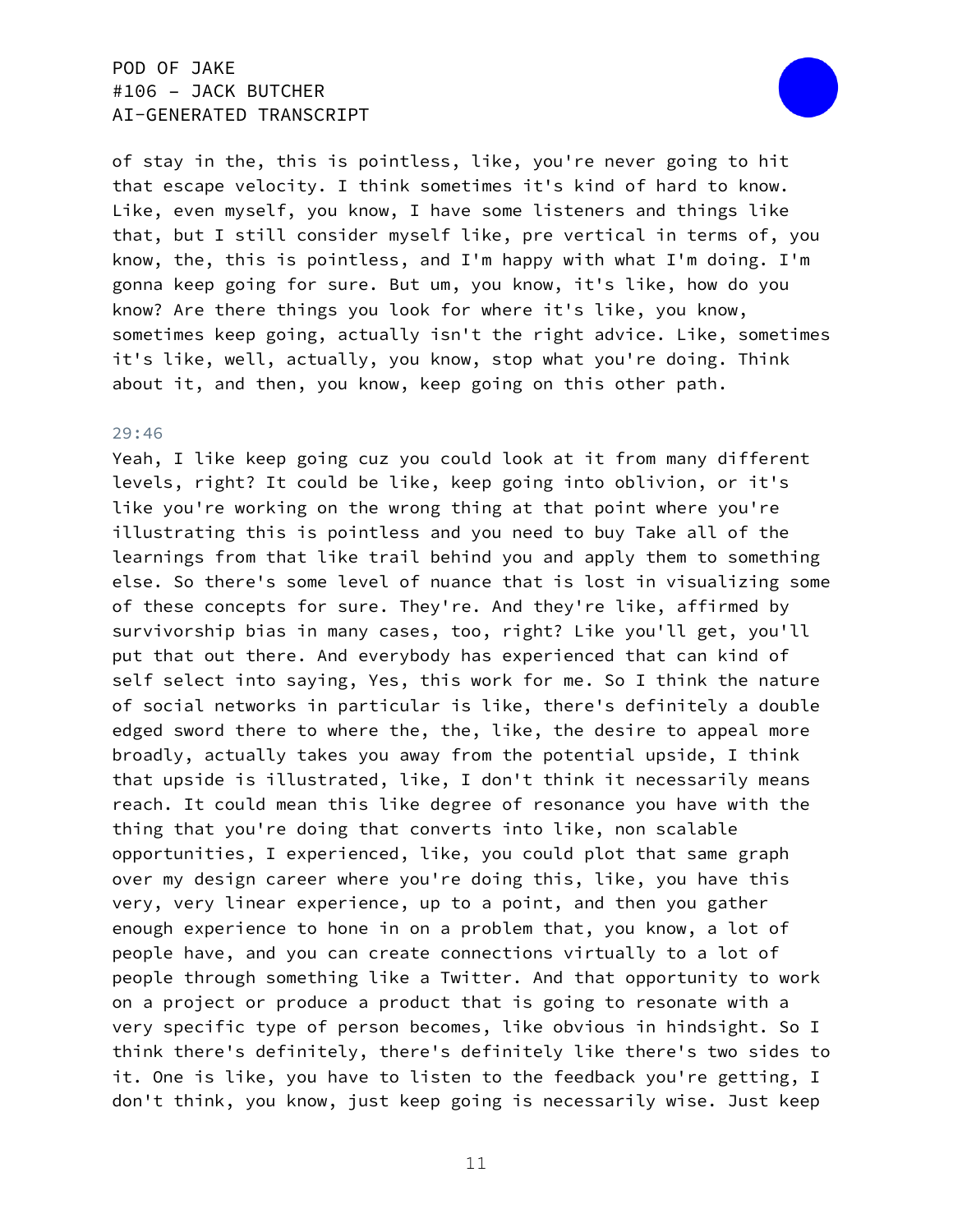

going, just put, keep putting work out, I would say, is not bad advice. But if you're not listening is definitely bad advice, if that makes sense. Like you're not listening to how things are being received, then you're not making the adjustments you need to get closer to something that resonates, I think there's a good there's a 50 cent quote about this as if you're not getting a response. Like you're being told something loud and clear, you're just not listening. And I think I've written reasonably extensively about this, where, like, the ability for you to do things permissionless ly on the internet is very different than than it was even 10 years ago, where a network like Twitter didn't have, you know, the types of people that has now the wake up every day and check their Twitter feed. Being a graphic designer, very specific, like to give a really specific example, like working on things that you wish existed or you wish you could collaborate with someone on. One tangible example of this, for me was navall, Raava Khan, a lot of his ideas, like really resonate with me when I was transitioning from agency to product business. And a lot of those ideas actually, like, just illuminated a different direction for the Visualize value business, in like permissionless, Li posting all of those things, I ended up getting a gig illustrating his book, not something that would have happened without like, just like not something I could have just applied for on the fly. I don't think the network putting work into the network began to just create opposite really specific types of opportunity. So I think, like the luck and work the bay is, is very, it's kind of contentious, and also, like, we are really arguing over definitions of words more than anything that there is definitely, you know, there are definitely people that start in much more advantageous, advantageous positions and others, depending on what you're, you know, what the outcome or the goal is. But there's also all of this like, incalculable, you know, Butterfly Effect craziness going on around that stuff, too. So, I don't I definitely subscribe to the you know, it's possible to increase your luck surface area and go out and do things permissionless ly and put work out into the world while acknowledging that not everybody. You know, not everybody's even exposed to the end. information that would help them realize that that's possible. Like, the the luck for me was that my cousin was interested in this thing. And he, you know, happened to mention it to me I happen to remember, who knows what I'd be doing if I didn't? If I didn't like ask my mom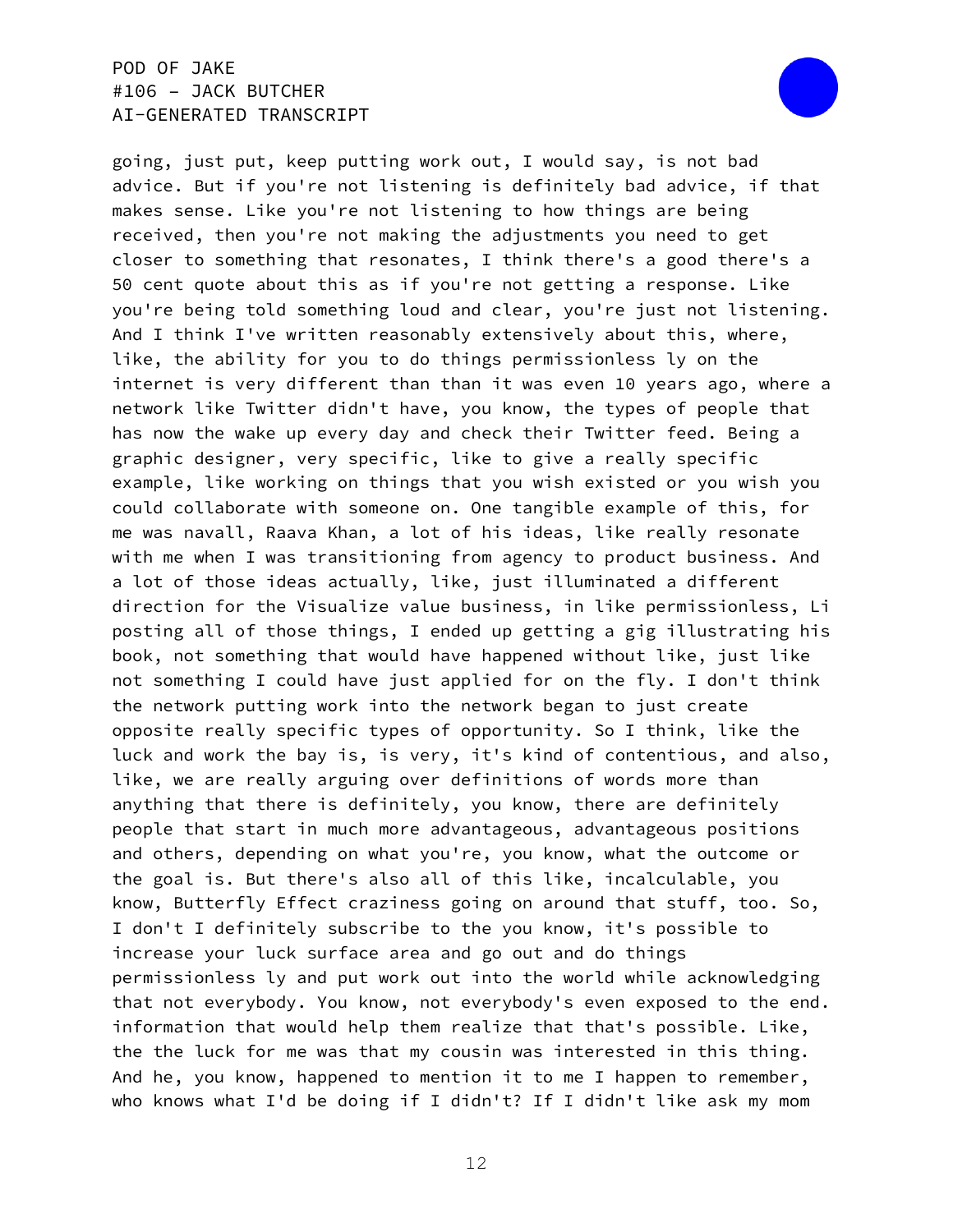

Hey, is, is Brett still working at that place? That one little thing? And then probably dozens and dozens of things before that also contributed to those things. So long winded answer, keep going. I believe in it. But there's also there's also a lot of nuance to it.

### **Jake** 35:35

Yeah, I'm definitely a big, big fan of the butterfly effect effect concept. Whenever I started thinking about like, these little things like that, that, had they not happens, where would I be? How would things be different? It's just like mind blowing, I just can't wrap my head around it.

#### **Jack Butcher** 35:51

Right. Yeah, it's like on another timeline, you're, you know, yeah, it's hard to even use language to describe those things. It's, it's just unfathomable the combination of options. And if you step out into the road at the wrong time, obviously, your your life will be totally different, as well as just, it's a pretty fascinating thing. And like any, any level of conviction, I think, just speaks to a little bit of inexperience. Because there's so much nuance to it, and there's so many, there's a lot of talented people that just don't get on in the right environment, or, you know, don't get exposed to the right piece of information. And that's a lot of what I'm trying to do with visualize value too, is just try and bring some of those ideas, concepts, even just like mental frames for experimentation. open mindedness, because I think, you know, being open to the possibility of x is going to drastically increase the chance that you put yourself in an environment that helps you learn the thing, or do the thing or meet the person that's going to change your circumstances.

#### **Jake** 37:07

Yeah, it's, I think one of the things that's also really interesting to me, it's like, you know, we spend myself included, obviously, a lot of time, usually and thought on these decisions that we regard as being important in life, right? Like, you know, moving to New York, for you, for example, is probably sort of a big decision, you might have made it pretty quickly at the pub, but Right, right now, it's, it seems like that that type of decision, that size of decision is the one that sometimes we can make quickly. But oftentimes, we spend sort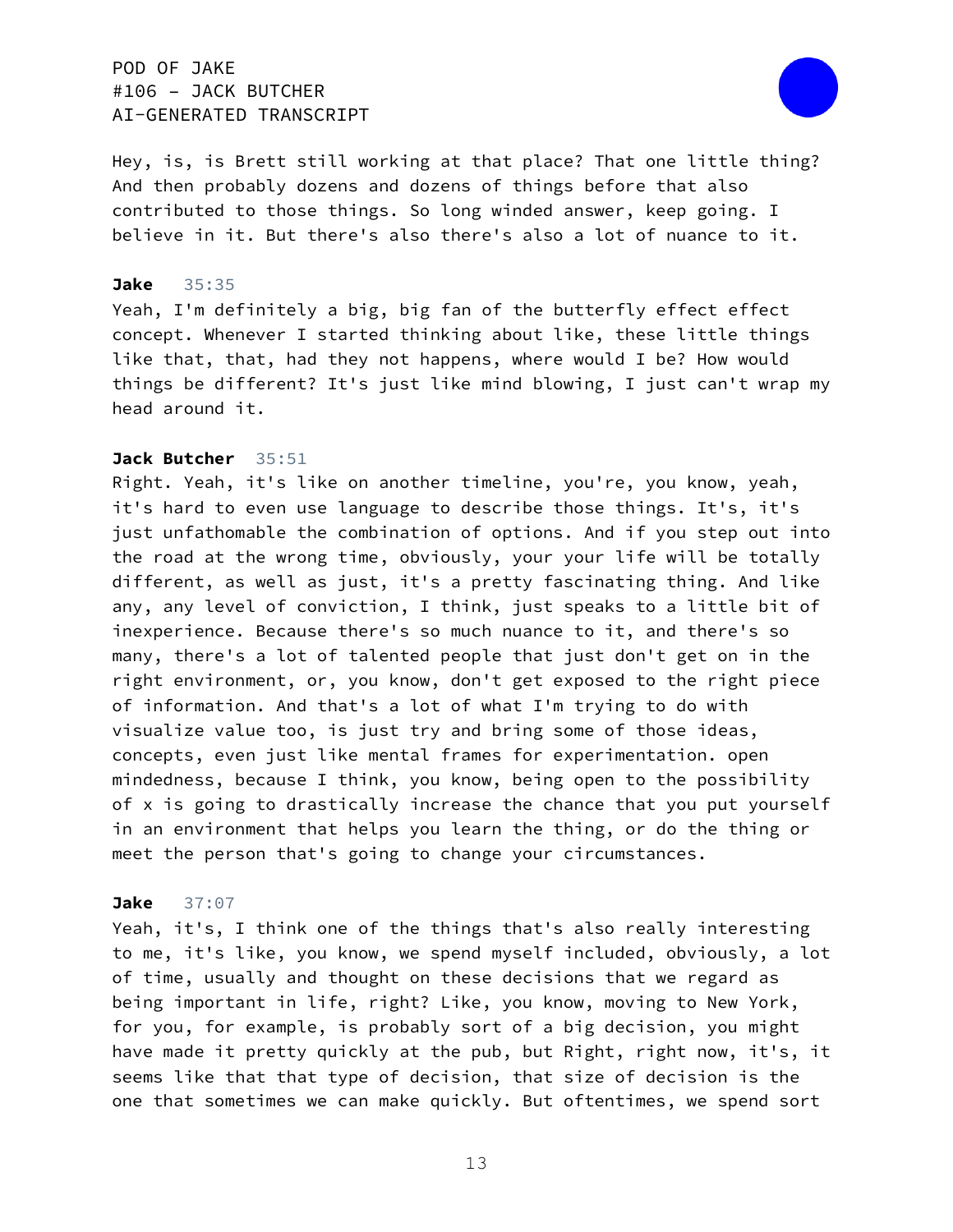

of quite a bit of time and energy and thought on, but really, like, it could be that the most impactful decision in your life, you know, I'm just speculating, obviously, that's the case. But it may have been just asking your mom, if your cousin was still doing what he was doing, right. But you didn't even think twice about you just sort of like sat it or whatever. And it all

### **Jack Butcher** 37:55

depends on what you like, what you mean, in terms of significance, like, how are you measuring that? Because there's also crazy amounts of sacrifice that go with any significant decision is like saying no to 100 million other possibilities, right?

#### **Jake** 38:11

Yep, totally. All right. So coming back a little bit from the from the philosophical. Coming back to what you're doing today, with, with, with visualize value, you mentioned sort of at the point, you know, where it started to take off, you are maybe a little bit beyond that point, you started to get more clients than you could handle. And I think a traditional minded person might say, okay, you know, time to raise the prices, but you said, Okay, time to change the business model. Walk me through, like, you know, when you hit that point, you're like, probably doing pretty well, you don't even need to necessarily change anything. You could say, All right, great, I'm full of clients, we've got a good business going, let's keep doing it. Or you could raise the prices or you could sort of, you know, audible and seek to do this different thing, which, you know, I'm sure it was less common when you started than it is now to sort of seek, you know, leverage and, you know, create all these, you know, Evergreen things online for people to consume. It's even, you know, now I'm sure it'll be more popular in five years than it is today. So how did you sort of arrive at that conclusion and start to bring that all to fruition?

#### 39:26

So, I'd mentioned of all in the last answer, I think, always got to give a hat tip to the concepts in that tweetstorm how to get rich without getting lucky. And the only world I knew from when I was a kid, my whole you know, my whole childhood. I was told like, get a good job. You know, a well paying job with X, Y and Z like longevity.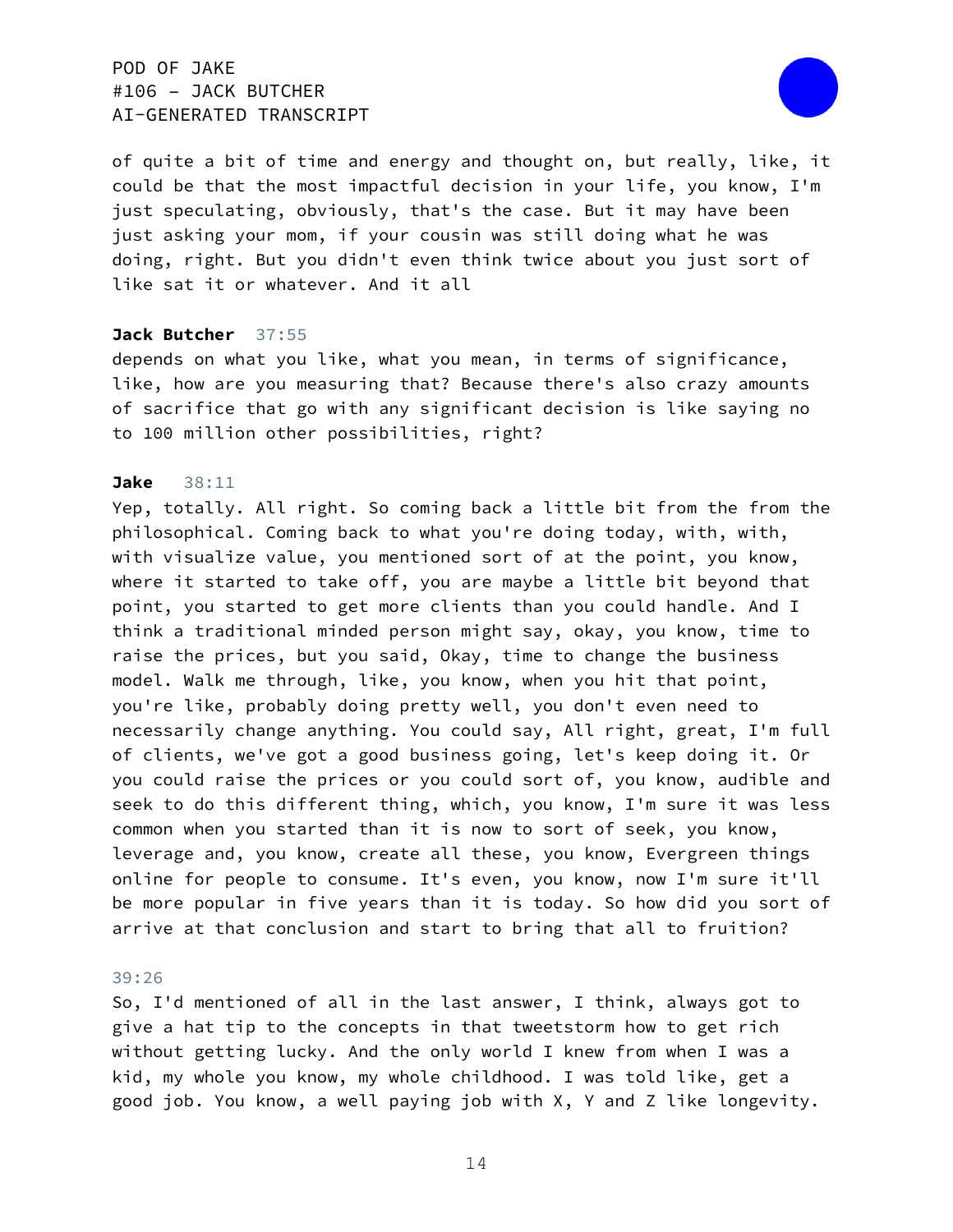

Like basically, you minimize risk in that sense, right? Find a find somebody that's going to going to pay you well, and don't enter anything that's too tumultuous, risky, volatile, etc. And then went into a career in advertising where it's time and materials based. You spend this, I always thought that there was a huge conflict of interest here, like advertising agencies charged with their clients by the hour. And it's like, well, that's kind of like the opposite incentive structure that should be in place, right? Our incentive is to spend as long as we possibly can on this thing as a company, which makes very little sense. And just not being exposed to technology. And even though I was building websites, it's kind of strange to think to look back now and not really didn't really have a grasp on the internet or the like, the internet economy, I should say, until I started to work by myself and start to think about or started to even experience like, doesn't really matter how good my work is, if I'm not, if I'm not able to position it in a way that is bringing me like the exact type of person I want to work with. And it just doesn't seem to be. Like there's so much energy was being wasted. That's what I felt like, I was like, building this portfolio website up, I was making like Instagram profiles with all of these, like, in my opinion, great pieces of work that I've produced, and like labored over for hours and hours, years and years, and it just didn't. There's just no, there was no connection to people in the same way. I think that's another, like, retroactive observation is like I was working with corporations at a size where you're dealing with somebody who is not the principal of the business, right, you're just dealing with a middle manager in a company that has 10,000 employees. And although you can build great relationships and make great work, it doesn't. Again, you just never really learn, like the, you're kind of abstracted from the fundamentals of business, you're so many layers away. I remember asking questions in a lot of project meetings and just like trying to get down to like, Okay, well, what's the actual objective here, what's the number we're trying to hit, or X, Y, or Z. And, you know, there's a lot of, there's just a lot of kind of smoke and mirrors or like, you know, somebody has one mandate, the department next to them has another mandate, as long as they kind of leave each other alone, they just, you know, just just trying to get through the day. And that, like experience I had, when I became a sole proprietor or owned my own company, I was responsible for a p&l. I was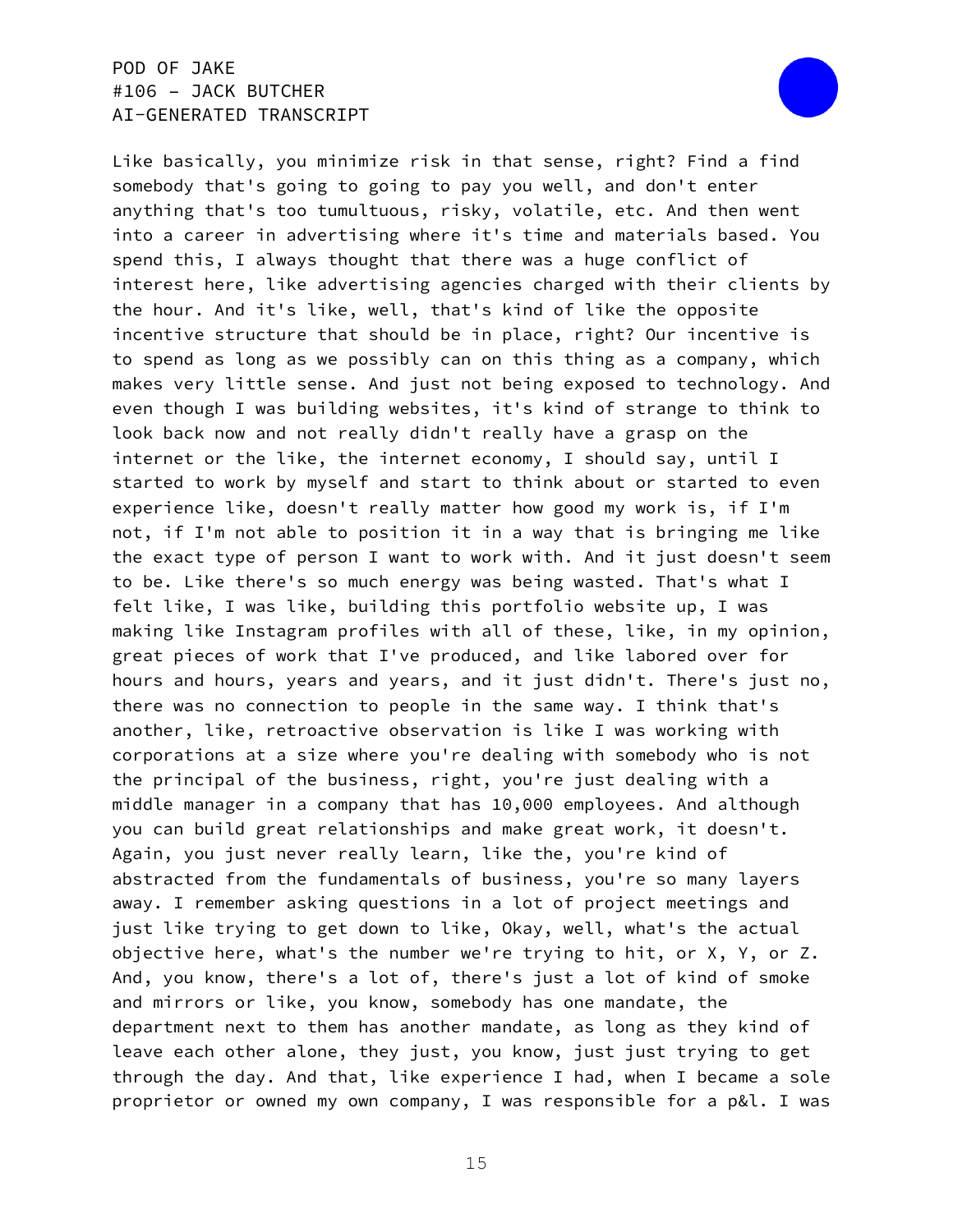

like, Okay, now I really understand why this is not going to be like, short of like me staying up more hours, like, I can't make any more money, I can hire people. Yes, I've worked in like, really lean, amazing agencies. But all these service businesses, it's hard to imagine an example of a service business that gets more efficient by adding people kind of by definition, the opposite happens. So that realization first led me down the like, okay, let's specialize route. And then secondarily was like, Okay, this is, like, there's clearly a demand for this thing. And I need to identify what it is people are interested in. And I think this may not even be the final realization, but what I realized is people are interested in like, the ability to communicate in a simpler, clearer, more compelling way. So they can either hire me to do that, obviously, there's only so many, so many people I can do that for, or I can train people to build that skill. And that was like the realization that led the product. And I can't even take credit for realizing that by myself, because people started asking me for it on Twitter when I was posting stuff. So it really kind of it was a, I think there's a Marc Andreessen quote, I think it's Marc Andreessen says, creativity is a collaboration between the creator and the audience. And when you're like, when you're on a platform like Twitter, where the audience isn't, you know, a boardroom of people that have different, you know, incentives that don't necessarily align with yours. It's just a bunch of people that want stuff they want to try and buy things learn things. I think that led me down the path of creating these these education products initially that people just want to build that same skill set. And then, you know, from there, I just started to figure out how to refine the ability to transmit those lessons. And that's just like, as a constant process, I don't think, you know, it's not necessarily done the first time you do it, you can continue to refine it and learn from everybody that goes through the process. And, obviously, improve your own skills and put the things that you learn from continuing to practice back into the curriculums you produce. And that I think there's, there's obviously a lot of different ways you can use technology to break the relationship between your time and your income. But for me, specifically, it was really just identifying that this is a, this is a skill or an ability that I think a lot of people would benefit from, and you don't have to be a designer, you don't have to, you know, this is something that is more broadly applicable, then people who work in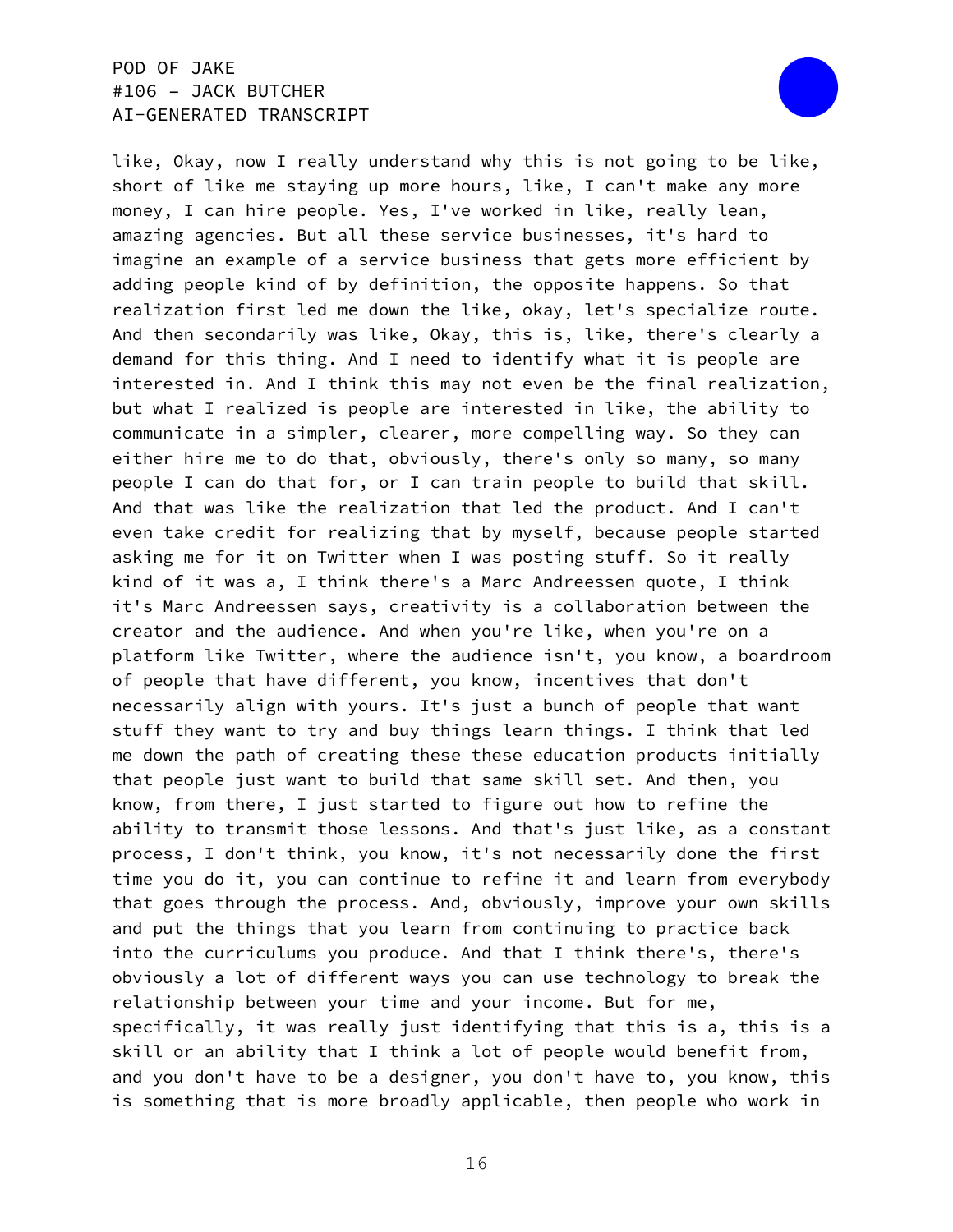

design departments of agencies or wherever, is something that everybody can use. So there's obviously more people you can serve that way.

#### **Jake** 46:19

Yeah, and I think the messages that you're communicating through your visuals, or, or the like, through tweets, anything, they're pretty like high level, right, like you said, you know, it's not just for like graphic designers, it's, it's pretty, it's at a pretty high level, where people who specifically are in all sorts of niches like can probably benefit from these sort of general, you know, nuggets of wisdom, or what you may. And you sort of I imagined how to, at some point transition to, you know, coming up with these messages, messages, I know, some of them are, you know, quotes from others like navall, or, you know, there's, there's a bunch of people that you've quoted in creative graphics, you know, about their quote, for in the past, but a lot of these messages, I think, are original. And that's not something that you've been doing for 15 years, like for the vast majority of that time, I think you were sort of working on some kind of mandate, and maybe they didn't give you the exact copy, and you had some freedom to, you know, take a messy message and make it clean and clear and succinct, but you sort of graduated this place, probably within the last few years or so where it was sort of on you to bring a message out of thin air, you know, from zero to one, come up with the idea, come up with the best way to communicate the idea, come up with a visual to illustrate that idea. And then, you know, maybe package it on how best to share it. I'm curious, like, you know, is there anything you do to help sort of, you know, systematically get that process going, and that idea generation machine, sort of keeping it well oiled or spark it when you feel like you're in a rut or anything like that?

#### **Jack Butcher** 48:08

Yeah, there's a few things. The first is, it is remarkably similar to like, physical training. Like when I first started doing it, I could do five, six a day. And it's almost like, I'm not a neurologist, I don't know how any of this stuff works. But it's almost like the you know, the the kind of neural pathways that help you translate, things to visuals just get kind of bedded in and you start seeing stuff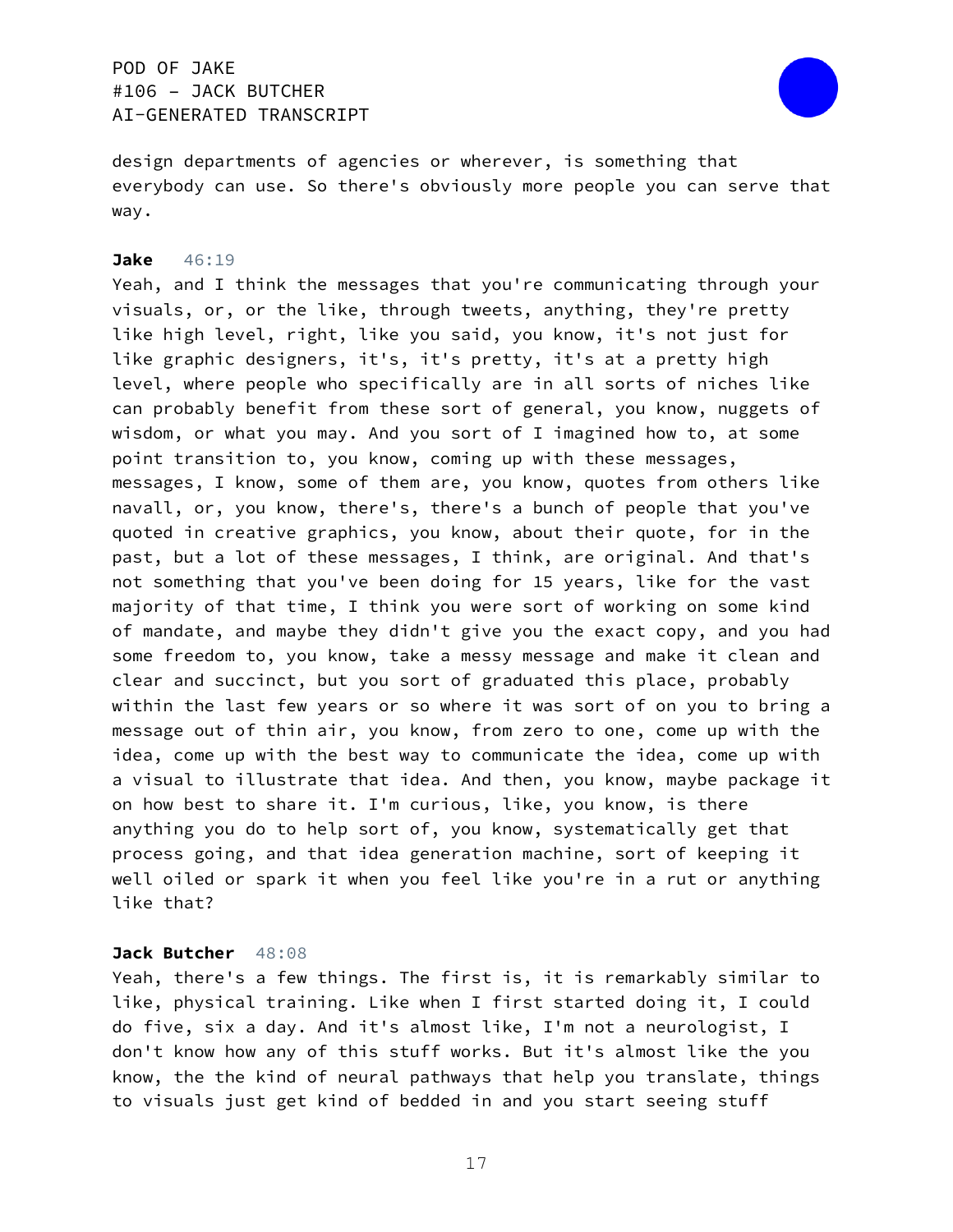

everywhere or your reader, you read a sentence, you could kind of pull out the logic from it, and then think about a way to add, add some visual context to the statement. I think that's one piece of it. And then the second piece is like, trying to make it is an output of my like, continued experience, or like, as I try and evolve what visualize value is or what I know, or what I put out into the world, all of those experiences and the things that I need to read and understand to take the business to the next stage are all like, kind of truths that are being tested in real time, like understanding how, like leverages has been such a huge component where there's like this dance between what you're learning and implementing, and then how you translate that back into, it's kind of like documenting the realizations that you're having in real time. So that's another like if I get stuck, it's normally because either I'm not like, reading new material. I'm not like curious about something in particular, or, you know, I'm just, I'm not pursuing something with a view to learning something from it as soon as I get into that mode. It all starts flowing naturally again. So it's just trusting that your curiosity is gonna lead you to a place where there's going to be something worth sharing. That's like, about as tactical as it gets, I definitely keep things where like, if I read something, and I can't like, read or write something, and I can't quite come up with the visual solution for it, then in there, I'll write it down, have a running list. And then, you know, some days, I'll come back to that list, and it will, it will jump out or, you know, something gets defragged while you go to sleep overnight, and you just wake up and an idea pops up. So it's reasonably organic, but I try and try and keep track of a lot of it too. And that's like, with the speed at which the world moves, it's like there's always new material or new things to is funny. There's, there's like this weird paradox where everything changes, but nothing changes. So you're kind of using these principles that you've illustrated or thought a lot about, to just continually communicate a similar thing in a different way, I would say, somebody's actually built a database of all the visuals and tagged the themes of a lot of the visuals. And there's dozens and dozens of themes, but you do start to notice there are, you know, there, there are things that begin to overlap, like ideas that are common in areas of like self reflection, like is, for example, the idea of perspective, looking at a thing or a situation from a different vantage point. You can portray that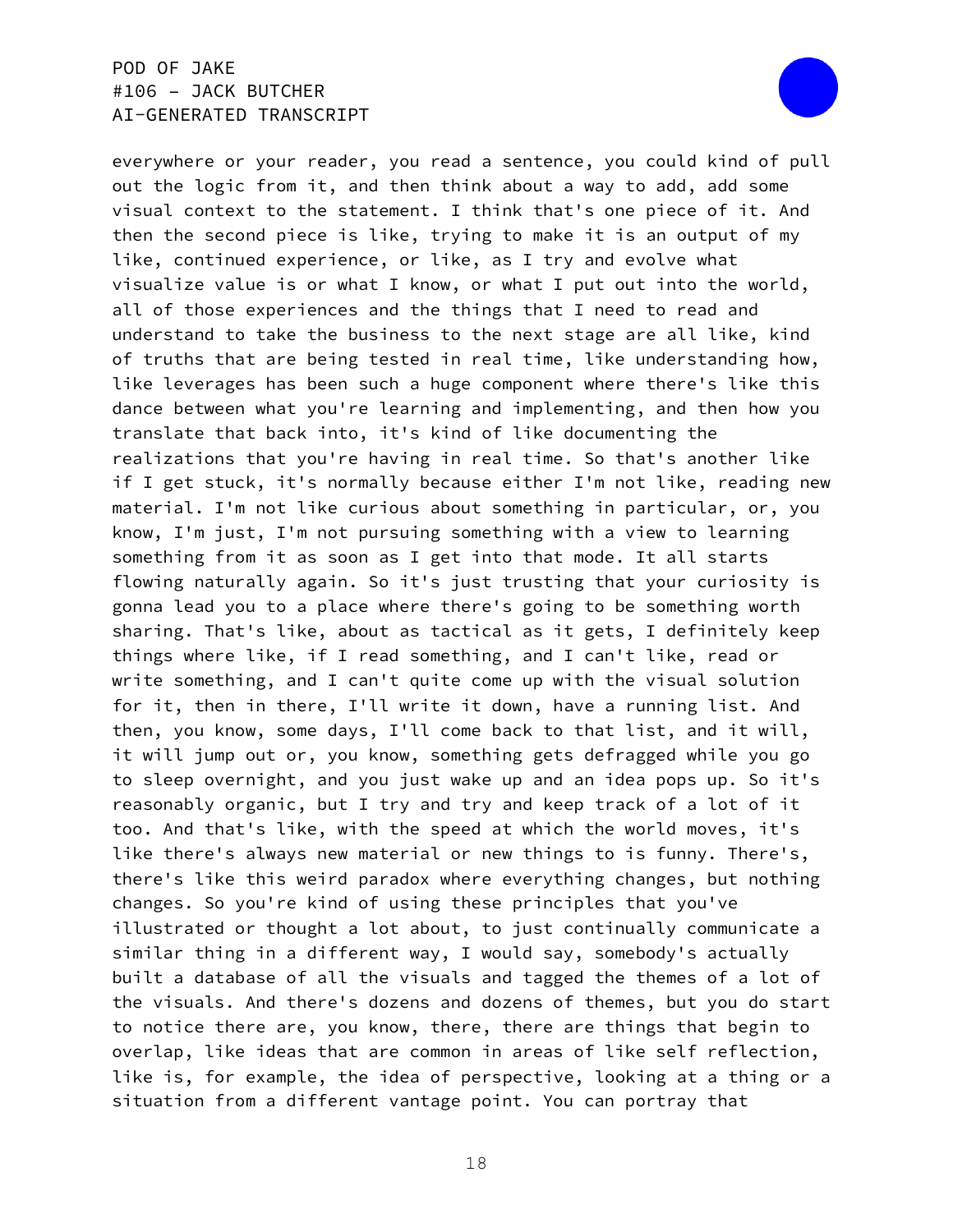

visually in lots of different ways. It may resonate really heavily with a certain person one way and a different person another way. So that's the other, I think, forgiving thing about this, this format is it's not like this is like v one v two V three before versus like zero to one every single time if that makes sense.

#### **Jake** 52:12

Yeah, definitely. I think a lot of these concepts are sort of building on on each other. And I saw the the art archive, I think it's archive dot visualize value.com. That's right. And that's the one I got double the double view is pretty cool on on the archive. So was that that wasn't something that you led that was someone else came in and did that?

### **Jack Butcher** 52:34

Yeah, so one of the courses is called permissionless apprentice, and it talks a lot about a lot of what we discussed in the first half of this conversation. And yeah, guy's name is Pierce and he just messaged me on Twitter and said, Hey, I built this thing. What do you think? And I was like, yes, it's badass. Let's we like went back and forth and sent a few login details over and tweaked a couple bits and then went live that's happened a couple of times a couple people have built apps with visualize value content. One of the planner tools that I designed a few years ago someone turned into into iOS app is a lot of cool permissionless stuff that has come out of just consistently publishing

#### **Jake** 53:22

I mean, I guess if you're teaching a class called permission this apprentice you can expect to get a few permission this apprentices of your own so you know people not only turn in your your products in the apps and things but I saw people getting tattoos with some of your visuals So pretty cool stuff going on.

**Jack Butcher** 53:38 That's all I know.

**Jake** 53:40